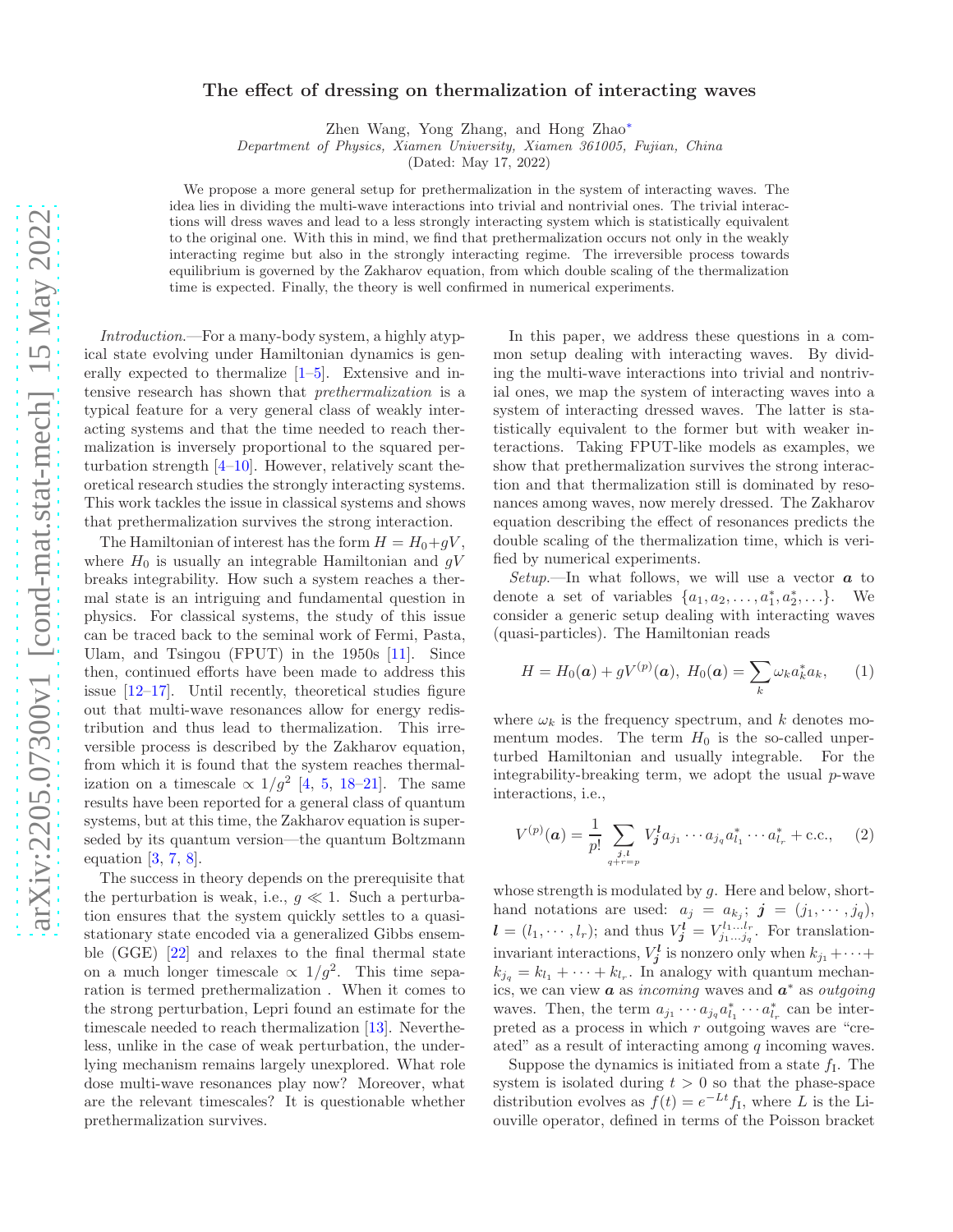as  $L = \{H, \}$ . After a sufficiently long-time evolution, the system is expected to equilibrate at its thermal state given by a Gibbs ensemble  $(GE)[23]$ 

$$
f_{\rm GE} = \frac{e^{-H/\theta}}{\text{Tr}[e^{-H/\theta}]},\tag{3}
$$

where  $\text{Tr}[f]$  is the normalizing partition function, and  $\theta$ is the equilibrium temperature.

To describe the expectation values of observables after equilibration when  $H$  is nonintegrable, one usually replace the GE (3) with a most general Gaussian distribution [23]

$$
\tilde{f}_{\text{eq}}(a) = \frac{e^{-\frac{1}{2}(a^{\dagger}-\alpha^{\dagger})\cdot\Theta^{-1}\cdot(a-\alpha)}}{\text{Tr}[e^{-\frac{1}{2}(a^{\dagger}-\alpha^{\dagger})\cdot\Theta^{-1}\cdot(a-\alpha)}]},
$$
\n(4)

with mean vector  $\alpha = \langle a \rangle_{\text{GE}}$  and covariance matrix  $\Theta =$  $\langle (a^{\dagger} - \alpha^{\dagger})(a - \alpha) \rangle_{\text{GE}}$ . This is a result of the mean-field theory. The subscript 'GE' here indicates that averaging is performed under GE (3). Without losing generality, in what follows, we will restrict the discussion to cases where  $\alpha = 0$ .

The hermiticity of matrix  $\Theta$  tells that there exists a unitary matrix U such that  $[U^{\dagger} \Theta U]_{kl} = \theta \delta_{kl} / \tilde{\omega}_k$ . It is rewarding to introduce a set of new coordinates  $\tilde{a} = Ua$ , in terms of which the distribution  $(4)$  is rewritten as

$$
\tilde{f}_{\text{eq}}(\tilde{a}) = \frac{e^{-\sum_{k} \tilde{\omega}_{k} \tilde{a}_{k}^{*} \tilde{a}_{k}/\theta}}{\text{Tr}[e^{-\sum_{k} \tilde{\omega}_{k} \tilde{a}_{k}^{*} \tilde{a}_{k}/\theta}]}.
$$
(5)

This distribution is the stationary state of an integrable Hamiltonian system

$$
\tilde{H}_0(\boldsymbol{a}) = \sum_k \tilde{\omega}_k \tilde{a}_k^* \tilde{a}_k, \tag{6}
$$

which describes a system of noninteracting dressed waves.

The general equipartition theorem [24] relates that  $\langle a_k \partial H/\partial a_l \rangle_{\text{GE}} = \theta \delta_{kl}$  and  $\langle a_k \partial H/\partial a_l^* \rangle_{\text{GE}} = 0$ , from which we obtain

$$
\langle a_k a_l^* \rangle_{\text{GE}} = \frac{\theta}{\omega_k} \delta_{kl} - \frac{g}{\omega_k} \langle a_k \partial V^{(p)}(\boldsymbol{a}) / \partial a_l \rangle_{\text{GGE}}, \quad (7a)
$$

$$
\langle a_k a_l \rangle_{\text{GE}} = -\frac{g}{\omega_k} \langle a_k \partial V^{(p)}(\mathbf{a}) / \partial a_l^* \rangle_{\text{GGE}},\tag{7b}
$$

where we replace GE with GGE when averaging on the right side. For a system of noninteracting waves, i.e.,  $g = 0$ , the waves remains free, and hence matrix  $\Theta$  itself is diagonal. However, when the nonlinear interaction enters, waves become correlated, and, in general, Θ is no longer diagonal. Usually not all interactions contribute to the covariance. For this reason, we may divide the interactions  $V^{(p)}(\boldsymbol{a})$  into two groups, i.e.,

$$
V^{(p)}(a) = V_0^{(p)}(a) + V_{\text{non}}^{(p)}(a),
$$
\n(8)

where  $V_0^{(p)}(a)$ , embracing all trivial interactions, contributes to the covariance and  $V_{\text{non}}^{(p)}(a)$  does not.

The above analyses show that the statistical information embedded in  $H_0$  and  $gV_0^{(p)}$  is encoded into  $H_0$ . Reorganizing the original Hamiltonian (1), we will acquire a Hamiltonian that is statistically equivalent to it. The result is

$$
\tilde{H}(\tilde{a}) = \tilde{H}_0(\tilde{a}) + g\tilde{V}_{\text{non}}^{(p)}(\tilde{a}).
$$
\n(9)

Suppose  $g\tilde{V}^{(p)} \ll H_0$ , which is usually true, we map the original system (1) into a more weakly interacting one. For such a system (9), at the large timescale  $(t \gg 2\pi/\tilde{\omega}_k)$ , the phase-space distribution  $f(t)$  can be approximated by a GGE

$$
\tilde{f}_{\text{GGE}}(t) = \frac{e^{-\sum_{k} \tilde{\omega}_{k} \tilde{a}_{k}^{*} \tilde{a}_{k}/\theta_{k}(t)}}{\text{Tr}[e^{-\sum_{k} \tilde{\omega}_{k} \tilde{a}_{k}^{*} \tilde{a}_{k}/\theta_{k}(t)}]}.
$$
(10)

If the system thermalizes, one expects that  $\theta_k(t) = \theta$  and the distribution (11) results. Due to statistical equivalence, we expect that the GGE (11) can replace the phase-space distribution  $f(t)$  of the original system. This result is independent of the interaction strength and is an extension of the ansatz

$$
f_{\text{GGE}}(t) = \frac{e^{-\sum_{k} \omega_{k} a_{k}^{*} a_{k}/\theta_{k}(t)}}{\text{Tr}[e^{-\sum_{k} \omega_{k} a_{k}^{*} a_{k}/\theta_{k}(t)}]},
$$
(11)

which only makes sense for weak interactions.

The map  $H \to \tilde{H}$  provides an alternative path to identify dynamics of observables O. Next we will give the second-order approximation to  $\langle O \rangle$ . To this end, we now split the Liouville operator of the equivalent system (9). The result reads

$$
\tilde{L} = \tilde{L}_0 + \tilde{L}_V
$$
, with  $\tilde{L}_0 = {\tilde{H}_0, \}, \tilde{L}_V = g{\tilde{V}, \}.$  (12)

Making some necessary approximations [25], we obtain

$$
\frac{\partial \tilde{f}}{\partial t} \approx -\tilde{L}_0 \tilde{f}(t) - \tilde{L}_V e^{-\tilde{L}_0 t} \tilde{f}_0 + \tilde{L}_V \int_0^t \tilde{L}_V(t-s) \tilde{f}(t) \,ds,
$$
\n(13)

where  $\tilde{L}_V(t) = e^{-\tilde{L}_0 t} \tilde{L}_V e^{\tilde{L}_0 t}$ . We restrict our attention to only those situations where the initial distribution is  $\tilde{f}_I$  such that  $\partial \tilde{f}_I / \partial t = \tilde{L}_0 \tilde{f}_I = 0$ . A straightforward calculation gives the time-dependent average of observable O. The result is

$$
\langle \dot{O} \rangle \approx \langle \tilde{L}_0 O \rangle_{\text{GGE}} + \langle \tilde{L}_V O \rangle_{\tilde{f}_0} + \int_0^t \langle \tilde{L}_V \tilde{L}_V (t - s) O \rangle_{\text{GGE}} ds. \tag{14}
$$

where  $\tilde{f}(t)$  has been replaced with the GGE (11) when averaging.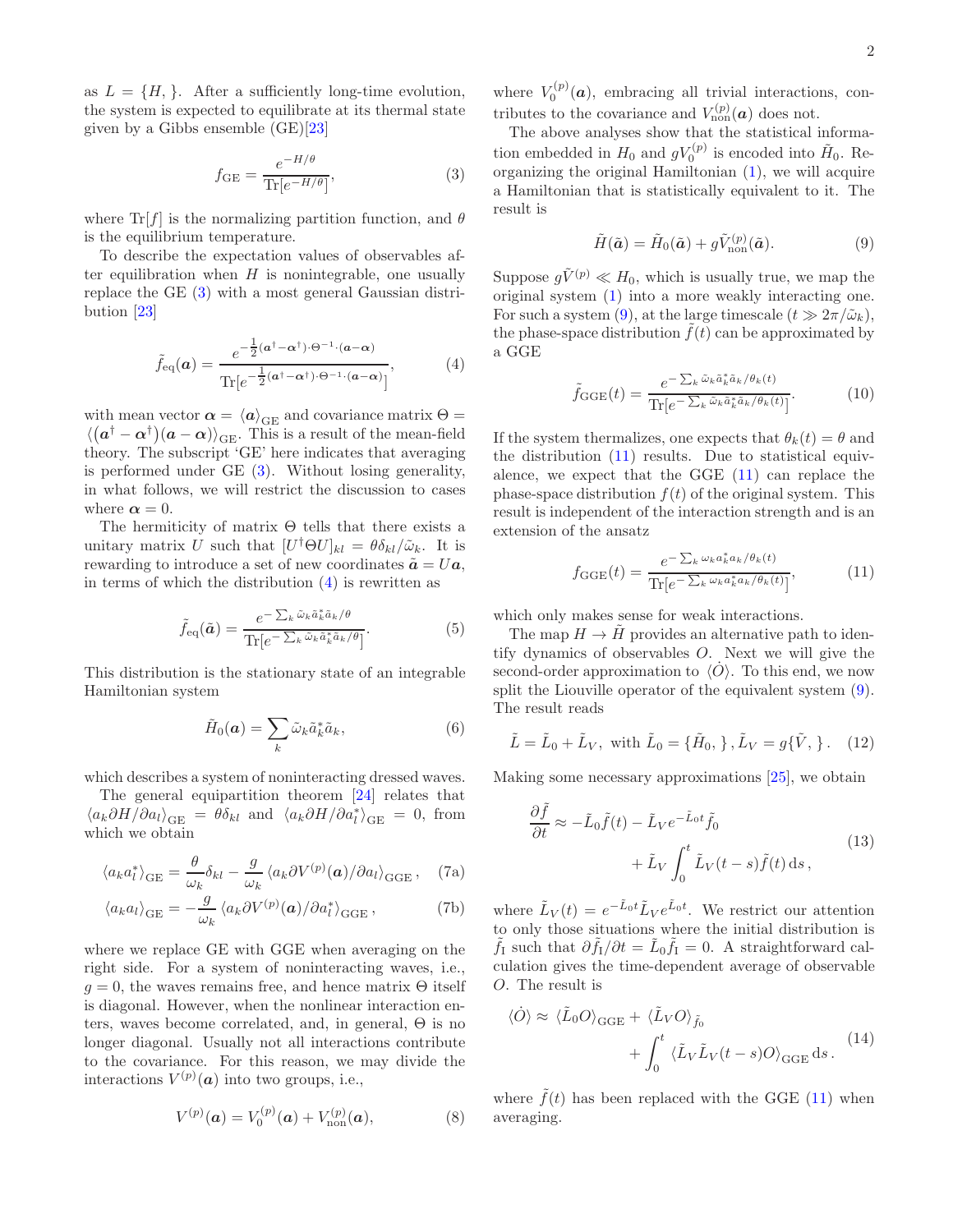Models and observables.— To facilitate the discussion and the comparison with established numerical experiments, we use the FPUT-like model as example. The Hamiltonian is

$$
\mathcal{H}_p = \sum_{j=1}^N \frac{\dot{u}_j^2}{2} + \frac{1}{2} (u_{j+1} - u_j)^2 + \frac{\lambda}{p!} (u_{j+1} - u_j)^p, \tag{15}
$$

where  $\dot{u}_j$  and  $u_j$ , respectively, denote the velocity and the displacement of particle  $j$  from the equilibrium position. In Eq. (15), the sum of first two terms constitutes our unperturbed Hamiltonian  $H_0$ , and that of the nonlinear terms breaks the integrability. Stability in strongly interacting regime imposes that  $p$  is even.

After some transformations [26], the Hamiltonian has the general form  $(1)$ . The interaction strength now is closely related to energy density  $\varepsilon = E/N$  and nonlinearity strength  $\lambda$ , specifically,  $g = \lambda \varepsilon^{(p-2)/2}$ . For a FPUTlike model, when the nonlinearity is present, the waves  $a_k$ and  $a_{N-k}$  become correlated, i.e.,  $\langle a_k a_{N-k} \rangle \neq 0$  [26, 27]. The unitary transformation which diagonalizes the matrix  $Θ$  has been given by

$$
a_k = \left(\sqrt{\eta} + \frac{1}{\sqrt{\eta}}\right)\tilde{a}_k + \left(\sqrt{\eta} - \frac{1}{\sqrt{\eta}}\right)\tilde{a}_{N-k}^*,\qquad(16)
$$

where  $\eta$  is called renormalization factor. The asymptotic behavior of  $\eta$  is given in the SM. The statistically equivalent Hamiltonian now reads

$$
\tilde{\mathcal{H}}_p = \sum_k \tilde{\omega}_k \tilde{a}_k^* \tilde{a}_k + \frac{g}{\eta^{p/2}} V_{\text{non}}^{(p)}(\tilde{a}),\tag{17}
$$

where  $\tilde{\omega}_k = \eta \omega_k$ . The interaction  $V_{\text{non}}^{(p)}$  excludes all the trivial interactions, effectively weakening the nonlinear interactions  $(\eta \geq 1)$  [27–29].

The Eq. (11) tells that  $\langle \tilde{a}_k^* \tilde{a}_l \rangle_{\text{GE}} = \theta / \tilde{\omega}_k \delta_{kl}$  when the system thermalizes. For this reason, we study the dynamics of the wave action spectral density  $\tilde{n}_k = \langle \tilde{a}_k^* \tilde{a}_k \rangle$ . Substituting  $O = \tilde{a}_k^* \tilde{a}_k$  into Eq. (14) gives

$$
\dot{\tilde{n}}_k = \eta_k - \gamma_k \tilde{n}_k. \tag{18}
$$

Here we need to emphasize that this result is selfconsistent only when the linear and nonlinear timescales are separated, i.e.,  $2\pi/\tilde{\omega}_k \ll 1/\gamma_k$ . Explicit expressions for coefficients  $\eta_k$  and  $\gamma_k$ , and details of our derivation are given in the SM [26]. As we demonstrate in the SM, a general H-theorem shows that Eq. (18) is consistent with thermalization.

The nonvanishing  $\mu_k$  and  $\gamma_k$  impose that only p-wave resonances allow for energy redistribution and lead to thermalization. Here resonances refer to the interaction process conserving energy and momentum, i.e.,

$$
k_1 \pm \cdots \pm k_p = 0,\t(19a)
$$

$$
\tilde{\omega}_{k_1} \pm \cdots \pm \tilde{\omega}_{k_p} = 0. \tag{19b}
$$

In generic many-body systems, resonances typically exist and are expected to group into a network including all dressed waves, leading to thermalization. Employing the Eq. (18) we conclude that the thermalization time scales as [21, 26]

$$
\tau_{\text{th}} \propto \gamma_k^{-1} \propto g^{-2} \eta^3 (\eta^2 + 1)^{p-2}.
$$
 (20)

The result (20) provides a more precise and inclusive conclusion, that is, resonances among dressed waves  $\tilde{a}_k$ dominate the thermalization. In the weakly interacting regime (WIR), the renormalization factor  $\eta \sim 1$ , and therefore  $\tau_{\text{th}} \propto g^{-2}$ . This result has been already confirmed in most recent works which conclude that resonances (among bare waves  $a_k$ ) dominate thermalization [4, 5, 18–21]. In the strongly interacting regime (SIR), we have  $\eta \sim g^{1/p}$ , thereby the thermalization time scales as  $\tau_{\text{th}} \propto g^{-1/p}$ . In summary,

$$
\tau_{\rm th} \propto \begin{cases} g^{-2} \propto \lambda^{-2} \varepsilon^{2-p}, & \text{WIR;}\\ g^{-1/p} \propto \lambda^{-1/p} \varepsilon^{1/p-1/2}, & \text{SIR.} \end{cases} \tag{21}
$$

Numerical verification.— In the rest of the paper, we test the previous ideas and analytical results in numerical experiments. For a FPUT-like system, its equivalent system tells that the thermal state is given by Eq. (11), from which we obtain  $\tilde{\omega}_k \langle \tilde{a}_k \tilde{a}_l \rangle = \theta \delta_{kl}$ , namely, energy equipartition. To track the level of thermalization where the system arrives, we adopt the effective degrees of freedom proposed in Ref. [16], i.e.,  $d_{\text{eff}}(t)$  =  $2\xi(t)e^{s(t)}/N$ , where  $s(t) = -\sum_{k=N/2}^{N} w_k(t) \ln w_k(t)$  is the spectral entropy, where  $w_k = \bar{e}_k(t) / \sum_{l=N/2}^{N} \bar{e}_l(t)$ ,  $\xi(t) = 2 \sum_{k=N/2}^{N} \bar{e}_k(t) / \sum_{k=1}^{N} \bar{e}_k(t)$  and  $\bar{e}_k(t) = 1/(T \mu T$ )  $\int_{\mu T}^{T} e_k(t) dt$ . Here  $e_k(t)$  could be the energy of either  $a_k$  or  $\tilde{a}_k$ , and parameter  $\mu$  controls the size of the time window for averaging and is fixed at  $\mu = 2/3$  in simulation. In the following section, we will draw a comparison between the effective degrees of freedom computed respectively from  $a_k$  and  $\tilde{a}_k$ . The results are denoted correspondingly by  $d_{\text{eff}}(\boldsymbol{a}, t)$  and  $d_{\text{eff}}(\tilde{\boldsymbol{a}}, t)$ . It is expected that  $d_{\text{eff}}(\tilde{a}, t)$  when the system thermalizes.

In numerical simulations, the equations of motion are integrated by the eighth-order Yoshida algorithm [30]. The time step is adapted with energy density to ensure that the absolute error in energy density is less than 10−<sup>4</sup> . The time step in our simulation ranges from 10−<sup>1</sup> to 10−<sup>4</sup> . The initial energy is distributed evenly among 10% waves of the lowest-frequency. To reduce the fluctuations, as done in Ref. [16], we average the observables on 128 random initial states. For the sake of convenience, we will fix  $\lambda$  to be unit and investigate the dependence of  $\tau_{\text{th}}$  on  $\varepsilon$  [See Eq. (21)].

Before moving on, we first clarify a question: can waves  $a_k$  be used to compute the level of thermalization? In the following, we address this question with a positive answer. On the one hand, the equipartition within dressed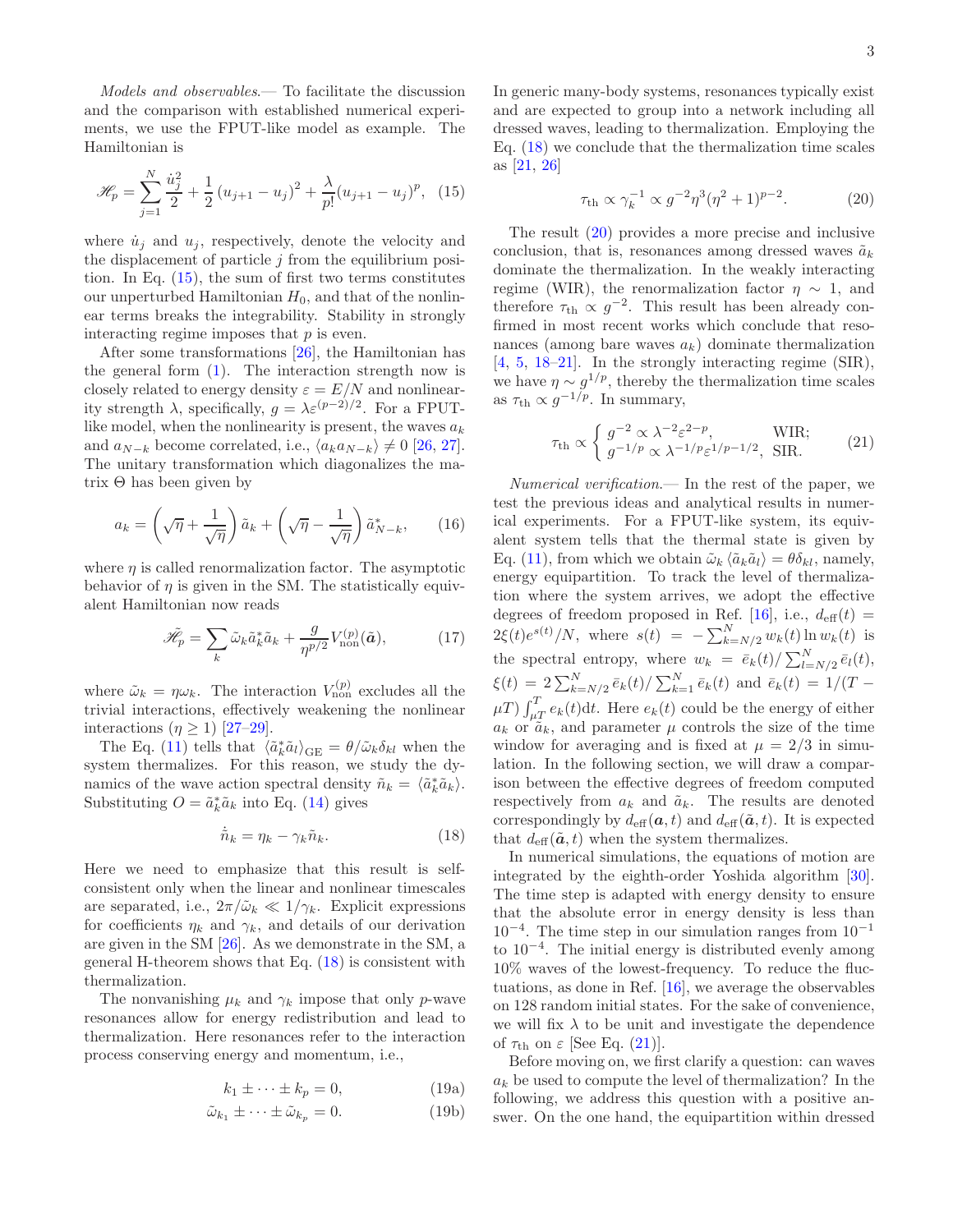

FIG. 1. The effective degree of freedoms  $d_{\text{eff}}(t)$  versus time t after exciting 10% modes of the lowest frequency. Numerical experiments are conducted on the system  $\mathcal{H}_4$  of  $N = 1024$ , and energy densities are  $\varepsilon = 0.01$  (left) and  $\varepsilon = 100$  (right). The results colored red is computed from  $a$  and these colored blue is computed from  $\tilde{a}$ 

waves  $\tilde{a}_k$  can always serve as an indicator of thermalization in the sense that  $\tilde{\omega}_k \langle \tilde{a}_k^* \tilde{a} \rangle_{\text{GE}} \simeq \theta$ . On the other hand, from the relation  $(16)$  and the GGE  $(11)$ , we obtain that the ratio  $[\omega_k \langle a_k^* a_k \rangle_{\text{GE}} / [\tilde{\omega}_k \langle \tilde{a}_k^* \tilde{a}_k \rangle_{\text{GE}}] = (\eta^2 + 1) / (2\eta^2)$  is a constant, which implies that the level of thermalization will not change if one replaces  $\tilde{a}$  with  $a$ . Numerical experiments are conducted on the system  $\mathcal{H}_4$  with  $N = 1024$  to verify our prediction. Figure 1 shows the effective degree of freedoms  $d_{\text{eff}}(t)$ . Two energy densities, i.e.,  $\varepsilon = 0.01$  (left), 100 (right), respectively selected from the WIR and SIR, are considered. What can be seen in Fig. 1 is that the levels of thermalization computed from  $\boldsymbol{a}$  (red circle) and  $\boldsymbol{\tilde{a}}$  (blue cross) almost always coincide. This result confirms our prediction that  $d_{\text{eff}}(\tilde{a}, t)$  and  $d_{\text{eff}}(a, t)$  are equivalent, whereby affirms our hypothesis (11) indirectly. Further, we can conclude that prethermalization occurs in the WIR and SIR. In the remainder of this article, we will adopt the effective degree of freedoms computed from a.

Now it is time to consider the properties of  $d_{\text{eff}}(t)$ . As previously, numerical experiments are conducted on the system  $\mathcal{H}_4$  with  $N = 1024$ . In Fig. (2), we show the  $d_{\text{eff}}(t)$  versus time scaled by energy density (whose value is already listed in the figure)  $\varepsilon^{\alpha} t$ , where  $\alpha = 2$  in the WIR (left) and  $\alpha = 1/4$  in the SIR (right). As shown in the figure, all the functions  $d_{\text{eff}}(t)$  monotonically increase from 0 to 1. What stands out in this figure is that, in both regimes, there is good data collapse for different energy densities. These results imply that the thermalization time has different time scales in the WIR and SIR. It is reasonable to define the thermalization time as the moment when  $d_{\text{eff}}(t)$  first reaches a predefined threshold  $d_c$ . The specific value of the threshold  $d_c$  does not affect the scales. Nevertheless, the threshold value  $d_c$  should be large enough since thermalization will reach a considerable level in a trivial amount of time in the SIR. In our computation, we set the threshold  $d_c$  to be 0.9.

At last, we present in Fig. (3) the thermalization time



FIG. 2. The effective degree of freedoms  $d_{\text{eff}}(t)$  as a function of (a)  $\varepsilon^2 t$  in weak-interaction regime, and (b)  $\varepsilon^{1/4} t$  in stronginteraction regime. Numerical experiments are conducted on the system  $\mathcal{H}_4$  with  $N = 1024$ , and energy densities are listed in the plot.



FIG. 3. The thermalization time  $\tau_{\text{th}}$  as a function of  $\varepsilon$  in log-log scale for system  $\mathcal{H}_4$  with  $N = 2048$  (circles), 8192 (squares), and (b) systems  $\mathcal{H}_6$  with  $N = 2048$ . The straight lines correspond to prediction obtained with Eq. (21).

 $\tau_{\text{th}}$  as a function of energy density  $\varepsilon$  for systems  $\mathscr{H}_4$  (left) and  $\mathcal{H}_6$  (right). The theoretical predictions for the WIR (SIR) are plotted by solid (dashed) lines. It can be seen from Fig. 3(a) that prediction agrees well with the data, i.e.,  $\tau_{\text{th}} \propto \varepsilon^{-2}$  in the WIR and  $T_{\text{eq}} \propto \varepsilon^{-1/4}$  in the SIR. Meanwhile, in the WIR, some deviations from the prediction are observed. Many works have reported this deviation and attributed it to the finite-size effect [4, 21]. To illustrate this, the computation with a larger size, i.e.,  $N = 8192$ , is performed. The larger the system size is, the better the prediction  $\tau_{\text{th}} \propto \varepsilon^{-2}$  agrees with the data. Note that no finite-size effect exists under strong interactions since the broadening of frequencies significantly suppresses it. In Fig.  $3(b)$ , we report the result of the system  $\mathcal{H}_6$ , which is also consistent with the prediction, i.e.,  $\tau_{\text{th}} \propto \varepsilon^{-4}$  in the WIR and  $T_{\text{eq}} \propto \varepsilon^{-1/3}$  in the SIR.

The double scaling of the thermalization time has already been observed in systems  $\mathcal{H}_4$  with small size [20]. The authors argued that the time scale crosses over from  $\tau_{\text{th}} \propto \varepsilon^{-4}$  to  $\tau_{\text{th}} \propto \varepsilon^{-1}$  as the interaction increases. For small size, six-wave resonances, instead of four-wave ones, dominate the thermalization and lead to the time scale  $\tau_{\text{th}} \propto \varepsilon^{-4}$ . However, energy density at which  $\tau_{\text{th}} \propto \varepsilon^{-1}$